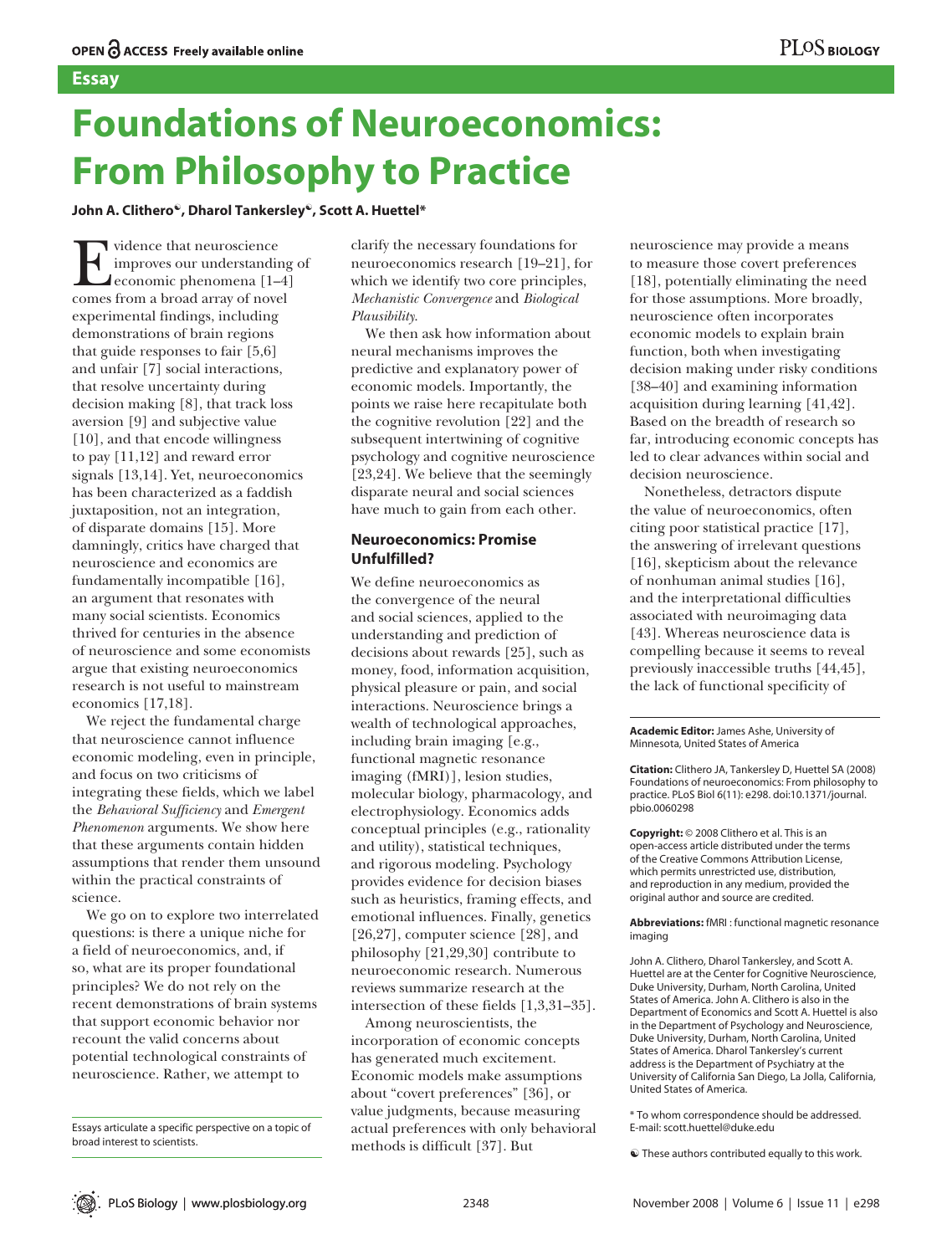many brain regions (at least at the level accessible to common neuroimaging techniques) often precludes strong conclusions about links between brain regions and behavior [46]. Even where neuroscience can ask well-formed questions, the economic literature may have different disciplinary conventions (e.g., statistical analyses and decision models) that preclude ready translation between the fields [17,18]. Without a common language or principles to bridge the disciplines [19,20], neuroeconomics may become increasingly brain-centric.

Moreover, neuroscientists and social scientists work with different methods and datasets. Neuroscientists frequently require expensive hardware, use invasive techniques, and draw data from a small sample of humans or animals. Social scientists, in contrast, generally measure information about choice preferences (or other forms of behavior) through relatively inexpensive laboratory testing, and often use data from observations in natural environments (e.g., housing prices), across large and diverse samples of subjects. These many disciplinary contrasts have led critics to make two arguments, which we here label *Behavioral Sufficiency* and *Emergent Phenomenon*, that neuroscience data cannot influence economic modeling, even in principle.

## **Arguments Against Neuroeconomics**

*Behavioral Sufficiency***.** Some theorists argue that economic hypotheses cannot be falsified using neuroscience data [16,47]. Since economic models make no assumptions about the mechanisms underlying behavior, the argument goes, no data about those mechanisms could confirm or refute any economic model [16]. To falsify an economic model, researchers must manipulate some environmental factor and observe a change in behavior contrary to the model's predictions. In this *Behavioral Sufficiency* argument, behavioral data are both necessary and sufficient to evaluate the validity of economic models, leaving only brain function or clinical disorders for neuroeconomics to address.

This argument builds from the concept of revealed preference in economics [48,49]. Economic models emphasize observable choice data to

construct sets of preferences sufficient to model and predict choice [21]. For example, consider the hypothesis that affective feelings (e.g., sadness) exert an effect on decisions [50]. Although this hypothesis is a natural candidate for models inspired by neuroscience, in that it posits specific intervening states that influence choice, at present identifying those states requires selfreported behavioral data (e.g., feelings of sadness), not neuroscience proxies (e.g., amygdala activation). Even if nothing were known about the neural mechanisms of emotion, choice, or their interaction, behavioral research could reveal that sadness biases decisions [51]. Models can incorporate other affective states (e.g., anger or fear) by inducing feelings and then testing the consequences on decisions. In all cases, purely behavioral data (the subjects' responses to induced states) would be sufficient, in principle, to identify relationships between independent variables associated with an environmental manipulation and a dependent variable associated with a real-world decision measure. Thus, critics argue, behavioral models, not mechanism-based models, can facilitate prediction.

Researchers can collect behavioral data from hundreds of individuals at relatively little cost. For many economic questions, data from laboratory experiments merge with observations of real-world behavior, providing important checks on the validity of research phenomena. In contrast, neuroscience experiments require large-scale capital investments and specialized skills for data collection and analyses, and necessarily constrain participants' behavior dramatically: body movements, face-to-face interactions, and verbal expressions of decisions are all restricted. The small sample size of neuroscience experiments complicates analyses of individual differences, and even well-conducted, adequately powered experiments may lead to equivocal conclusions, because of inherent limitations in the experimental methods [43,52] and incomplete knowledge about underlying brain function [46]. In short, given the challenges of neuroscience experimentation compared to traditional social science methods, the *Behavioral Sufficiency* argument

seems to sound the death knell for neuroeconomics.

Yet, the simplicity of this argument belies a hidden premise that undercuts its practical validity. We do not disagree that researchers could falsify any possible economic model using behavioral data and may predict behavioral phenomena without an understanding of mechanism. However, *Behavioral Sufficiency* rests on the premise that the data necessary to falsify or support a model can, in practice, be identified and collected. Many important decision phenomena require a wide range of tests for their experimentation. For the hypothesis described earlier [50], researchers could test effects of a whole range of affective states, such as anger, depression, elation, and sleep deprivation. With comprehensive data about how preferences change across these states, theorists could validate, reject, or refine relevant economic models, but accumulating those data would be time-consuming and expensive, especially when testing interacting factors (e.g., the effects of depression in adolescents upon delay discounting). Thus, the argument succeeds in principle but fails in practice: no researcher—indeed, no collection of researchers—can obtain all possible data about all possible behaviors.

These practical limitations leave an opening for neuroscience data to influence economic modeling by directing the course of research. Continuing the above example, long-standing neuroscience work distinguishes emotional states as resulting from different mechanisms, with disgust, pain, and fear, for example, all reflecting different neural substrates [53,54], despite some superficial similarities. So, neuroscience data that map particular affective systems (e.g., posterior rather than anterior insula) to specific forms of choice (e.g., purchasing decisions) may suggest new directions for subsequent behavioral research [12]. We believe that neuroscience could make important contributions to economics by improving the efficacy (both in falsification and explanation) of behavioral research.

*Emergent Phenomenon.* A second criticism focuses on the methods of neuroeconomics, which frequently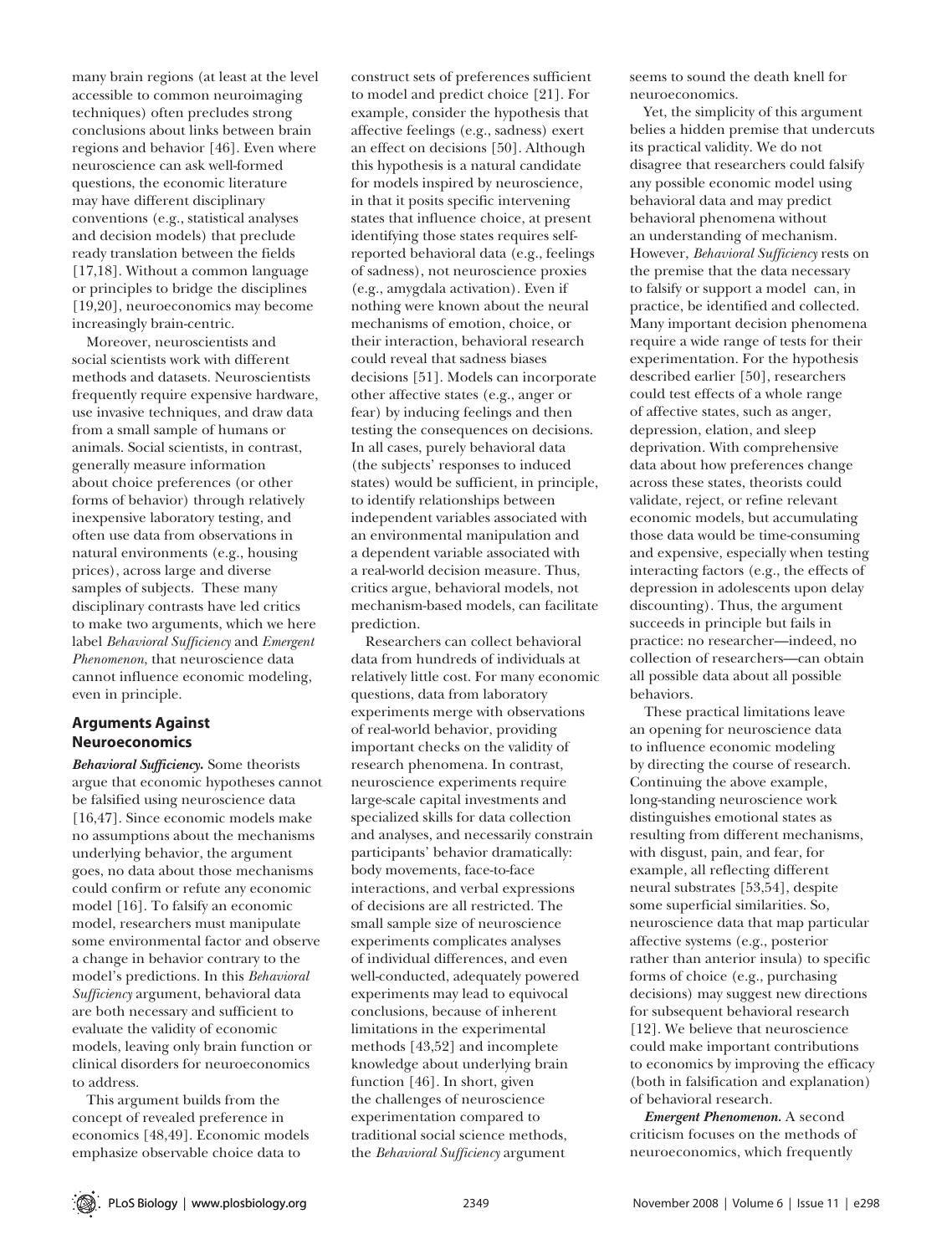place human (or monkey or rodent) subjects in a mock economic setting to elicit a desired behavior—such as differential framing of gains and losses [9,55], rejection of unfair offers [7], or incentivized memory retention [56]—and identify its neural correlates. Neuroscientists make similar extrapolations from animal studies when monkeys make decisions regarding juice [10] or rats make decisions involving drops of sucrose [57]. In effect, these studies create a simplified "toy model" of a real-world phenomenon in order to test hypotheses about an underlying mechanism. Toy models have long been used in both the natural sciences (e.g., placing small-scale structures into wind tunnels to understand fluid mechanics) and the biological sciences (e.g., in vitro studies to understand cellular properties), but economists have only relatively recently started to use them, creating simple markets (or other economic institutions) within the laboratory [58,59] and inducing subjects to behave in a self-interested manner reflective of real-world behavior. These markets obeyed basic research principles: participants received full and accurate information, decisions had meaningful (usually monetary) consequences, and deception was prohibited. Neuroeconomic experiments typically follow these principles. In recent studies of purchasing decisions, for example, subjects had the opportunity to spend real money and receive real goods (e.g., iPods and candy) in return [11,12]. Researchers extrapolate that the neural mechanisms recruited in such laboratory studies also underlie real-world purchasing behavior.

The validity of a toy model rests on the assumption that the principles of interest are maintained from the laboratory setting to the natural environment. When the physical principles change—as when moving from small-scale models of buildings to their real-world counterparts—an extrapolation from toy models may have disastrous consequences [60]. Neuroeconomic experiments can suffer from similar problems: principles that shape behavior in the laboratory (e.g., experimenter demand effects) do not necessarily influence realworld phenomena (e.g., amount

of charitable giving). Suppose that an economist and neuroscientist create a mock retirement-planning fMRI experiment to identify ways to encourage participation in a retirement savings plan and discover patterns of neural activation that predict decisions to save money. Critics charge that because information about neural mechanisms was collected from a few dozen subjects, it cannot generate a better understanding of retirement planning behavior for millions of adults. In this argument, the underlying mechanisms have no bearing on economic theories that describe aggregate data. Similar and notable claims have been made within economics about market phenomena [61]. We refer to this as the *Emergent Phenomenon* argument: the denial that an understanding of mechanism has relevance for understanding phenomena at the aggregate societal level. Similar reasoning pervades criticisms of behavioral economics. Consistent with substantial evidence that emergence is common within complex economic systems [62,63], this argument limits the scope of neuroscience data from generalizing to higher-level phenomena.

The *Emergent Phenomenon* argument, however, rests on the assumption that emergence not only exists but subsumes any influences from lower levels. Yet, as has been argued with respect to macroeconomic modeling [64], emergence may not be ubiquitous among economic phenomena. Microeconomic theory invokes the concept of a general equilibrium [65] to explain aggregate market outcomes based on individual behavior and preferences, a foundational concept that explains higher-level outcomes from lower-level data. Consider drug addiction, a social problem of increasing interest to economists [66,67]. No scientist claims that understanding the neural mechanisms of addiction provides a complete explanation of drug abuse, but that understanding undeniably clarifies both the etiology of addiction, as evident in genetic influences [68] and the success of interventions like nicotine patches, leading to clear changes in public policy. Other economic phenomena may have only limited emergence. For example, retirement planning in older adults is

likely influenced by general cognitive decline with aging [69], and the financial decisions of teenagers reveal a broad pattern of impulsivity, which reflects delayed neural development of the prefrontal cortex compared to other brain systems [70]. That some economic phenomena have some emergent properties restricts the explanatory power of hierarchical, mechanistic models, but does not render those models logically invalid.

Social science models are now increasingly likely to incorporate some mechanistic explanations that account for effects across levels. As an example, economic experiments aimed at implementing general equilibrium theory in the laboratory use individual portfolio choices to explain financial market behavior [71]. To the extent that researchers can more accurately specify the mechanisms underlying the behavior of an individual, some phenomena of interest to economists will be better modeled. A core goal of neuroeconomics will be identifying those economic phenomena to which neuroscience can be most profitably applied.

#### **Foundations of Neuroeconomics**

*Mechanistic Convergence* **in experiments.**  Behavioral economic research [72,73] could proceed without neuroscience, but we believe that neuroscience data will increase the efficiency of this research. Specifically, via *Mechanistic Convergence*, neuroscience experiments can guide the generation and direction of future behavioral studies with a multi-stage "behavior-to-brain-tobehavior" approach.

By identifying interesting choice behavior and creating models for the associated cognitive processes, neuroeconomics research can generate better paradigms for human neuroimaging studies and target behavior to replicate in animal and clinical studies (*behavior*). By grounding conclusions about brain function in behavioral effects such as choice parameters or individual decisions, neuroeconomics can unify cognitive and neural theories of behavior [18]. Knowledge about the underlying mechanisms (*brain*) can generate novel hypotheses about external modulating factors, which in turn can be generalized to new samples, tasks, and experimental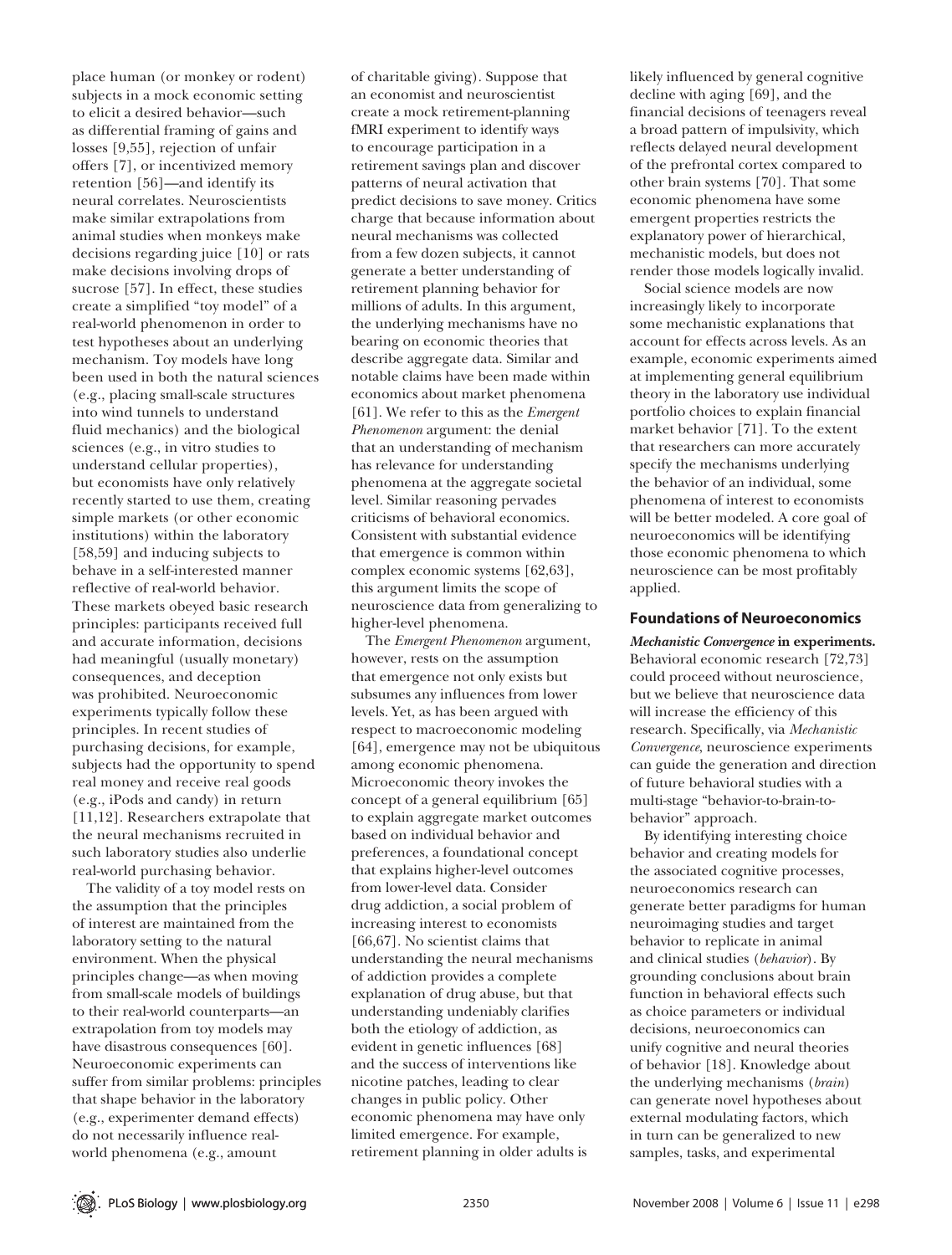environments (*behavior*). Well-designed neuroscience experiments can speed the course of behavioral research, effectively using mechanistic knowledge to target observable behaviors for subsequent experimentation. This use of convergent evidence from neuroscience refines and reduces the number of experiments necessary for understanding individual behavior.

Neural and behavioral studies should interact to identify interesting phenomena, to suggest mechanisms that underlie those phenomena, and to map out the biological substrates that support those mechanisms [18]. This iterative approach is also important when multiple decision or psychological processes could lead to the same choice behavior [20]. For example, temptation (e.g., purchasing a sale item because it is a good deal) and regret (e.g., purchasing a sale item to avoid future regret) are different subjective phenomena but can lead to similar purchasing decisions [74], despite likely having distinct neural substrates [75]. Neuroscience data that distinguish these affective states can guide the construction of new behavioral experiments and moretargeted hypotheses. Such data could differentiate properties of regret and temptation, along with related phenomena that may share some of their neural mechanisms, increasing the efficiency of behavioral research.

*Biological Plausibility* **in models.** Aside from producing new hypotheses, neurobiological knowledge can also introduce constraints. Models of neural function have guided theories of executive control and decision making [76–82]. Likewise, integrating psychological concepts into models is not new to economics [83,84]. We argue that neuroscience can inspire models of behavior that conform to our current scientific knowledge, i.e., behavioral models that have *Biological Plausibility.* The advantages of mechanistic knowledge are well documented in the psychological, philosophical, and economic literatures [19,85]. For example, a combination of rodent [57,86], nonhuman primate [87,88], and human studies [41,42,89] have led to theorizing about the role of dopamine in reward processing and prediction error. To the extent that neuroeconomics provides insight into the mechanisms guiding different

forms of utility, such knowledge constrains candidate models of individuals' choice processing.

Yet, only a handful of microeconomic models strive for biological plausibility. The dual-systems framework postulates that choice reflects the interaction of two distinct neurocognitive systems with complementary strengths and weakness [83]. One common dichotomy separates automatic or "hot" affective processes from controlled or "cold" cognitive processes, and similar divisions are used in several economic models [67,90–93]. Critically, the dual-systems models are compelling because they are intuitively plausible and supported by both human [55,94] and animal [95,96] neuroscience data. These models generate testable hypotheses about the nature and timing of interactions between competing brain systems, which may, of course, lead to the rejection of these models. For example, recent studies suggest that a more unified set of neural processes support the evaluation of options and decisions [9,97,98]. Constraining theories in accordance with our best neurobiological knowledge is critical for moving beyond behavioral conflations of several distinct affective states. Full understanding of the mechanisms of choice will require more precise characterization of precipitating, modulating, and inhibiting factors [85], potentially through neuroscience data.

We note that most current neuroscientific methods provide only coarse information about mechanism. The dominant technique, fMRI, provides temporal information about the relative metabolic demand of populations of hundreds of thousands of neurons [43]. Models based on these methods must make simplifying assumptions: e.g., region *A* activates as if it is modulated by region *B*. Note that this simplification is similar to the aforementioned "revealed preference" foundation of economic choice models: the actual mechanistic relation between regions *A* and *B* is not being modeled, just as the actual computations underlying preferences are generally ignored. New methods in fMRI, notably those that characterize how information shapes connections between regions [99], promise to create integrated models that include

both a description of information flow among brain regions and the effects of behavior upon the connections between those regions. Integrating techniques within single studies, such as fMRI and genetics [27,100], will be critical for producing mechanistically complete and biologically plausible explanations of behaviors.

#### **Conclusion**

Neuroeconomics is at a crossroads, poised to demonstrate that neuroscience can provide the same types of benefits it has long received from the social sciences. Ideas from game theory and expected utility theory can explain the responses of individual neurons to incoming information [2]. Similarly, aspects of utility theory can be used to describe the activity of populations of neurons within the brain's reward system [101]. There is also an opportunity for the axiomatic approach of decision theory to explain decision-making mechanisms [20], such as building from the response properties of dopaminergic neurons [102]. Without comparable examples of neuroscience data contributing to economic models, critics could argue that neuroeconomics research is a brain-centric enterprise that incorporates ideas from the social sciences without reciprocation [16,17].

We agree that neuroeconomic research has indeed been brain-centric, but stress that it need not remain so. The core criticisms of neuroeconomics constrain the practice of this field, but do not render it meaningless. Clear foundational principles remain. Neuroeconomics via *Mechanistic Convergence* can more efficiently direct the course of future behavioral studies. As an historical parallel, economists have explored psychological concepts (e.g., emotional influences on decision making) for many years [84,103–105], sparking a broad array of new behavioral experiments and theories. Furthermore, neuroeconomics can facilitate the creation and testing of models that adhere to *Biological Plausibility*. Social scientists (and neuroscientists) should not treat decision-making phenomena as irreducible and mechanismindependent. Instead, the joint investigation of brain and behavior will lead to greater success than either discipline could achieve in isolation.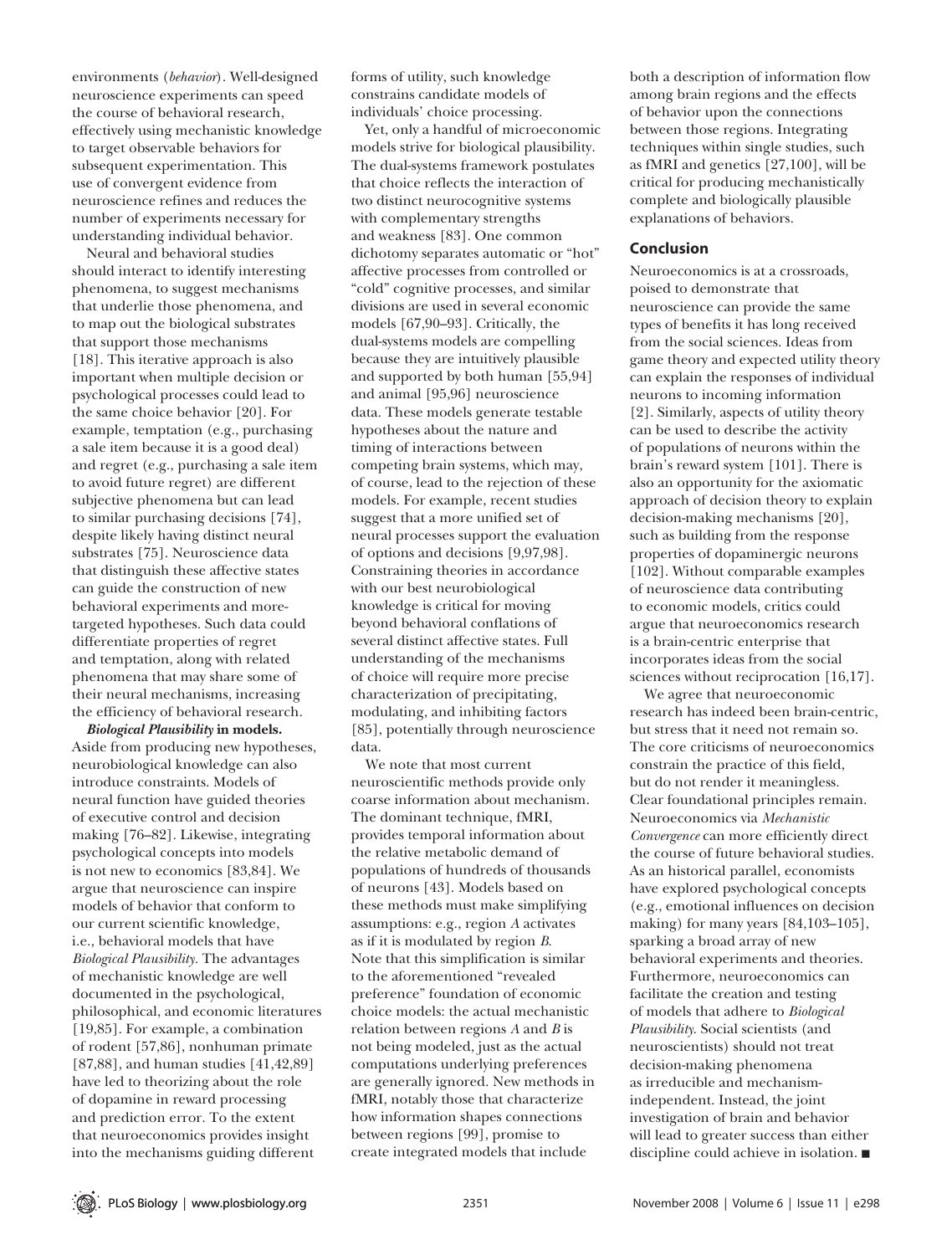## **Acknowledgments**

We thank the members of the Duke Center for Neuroeconomic Studies for discussions that motivated this essay. We also thank McKell Carter, Ben Hayden, Sarah Heilbronner, and Michael Platt for their comments.

**Funding.** This work was supported by the National Institute of Mental Health grant 70685 and by an Incubator Award from the

Duke Institute for Brain Sciences.

**Competing interests.** The authors have declared that no competing interests exist.

# **References**

- 1. Camerer C, Loewenstein G, Prelec D (2005) Neuroeconomics: How neuroscience can inform economics. J Econ Lit 43: 9-64.
- Glimcher PW (2003) Decisions, uncertainty, and the brain : the science of neuroeconomics. Cambridge, Mass.: MIT Press. 375 p.
- 3. Sanfey AG, Loewenstein G, McClure SM, Cohen JD (2006) Neuroeconomics: crosscurrents in research on decision-making. Trends Cogn Sci 10: 108-116.
- 4. Camerer CF (2007) Neuroeconomics: Using neuroscience to make economic predictions. Econ J 117: C26-C42.
- 5. Singer T, Seymour B, O'Doherty JP, Stephan KE, Dolan RJ, et al. (2006) Empathic neural responses are modulated by the perceived fairness of others. Nature 439: 466-469.
- 6. King-Casas B, Tomlin D, Anen C, Camerer CF, Quartz SR, et al. (2005) Getting to know you: Reputation and trust in a two-person economic exchange. Science 308: 78-83.
- 7. Sanfey AG, Rilling JK, Aronson JA, Nystrom LE, Cohen JD (2003) The neural basis of economic decision-making in the ultimatum game. Science 300: 1755-1758.
- 8. Yoshida W, Ishii S (2006) Resolution of uncertainty in prefrontal cortex. Neuron 50: 781-789.
- 9. Tom SM, Fox CR, Trepel C, Poldrack RA (2007) The neural basis of loss aversion in decision-making under risk. Science 315: 515-518.
- 10. Padoa-Schioppa C, Assad JA (2006) Neurons in the orbitofrontal cortex encode economic value. Nature 441: 223-226.
- 11. Plassmann H, O'Doherty J, Rangel A (2007) Orbitofrontal cortex encodes willingness to pay in everyday economic transactions. J Neurosci 27: 9984-9988.
- 12. Knutson B, Rick S, Wirnmer GE, Prelec D, Loewenstein G (2007) Neural predictors of purchases. Neuron 53: 147-156.
- 13. Schultz W, Dayan P, Montague PR (1997) A neural substrate of prediction and reward. Science 275: 1593-1599.
- 14. Chiu PH, Lohrenz TM, Montague PR (2008) Smokers' brains compute, but ignore, a fictive error signal in a sequential investment task. Nat Neurosci 11: 514-520.
- 15. Donchin E (2006) fMRI: Not the only way to look at the human brain in action. Observer 19.
- 16. Gul F, Pesendorfer W (2008) The case for mindless economics. In: Caplin A, Schotter A, editors. Foundations of positive and normative economics, methodologies of modern economics. Oxford: Oxford University Press. pp. 3–39.
- pp. 3-35.<br>17. Harrison GW (2008) Neuroeconomics: A critical reconsideration. Econ Philos. In press.
- 18. Bernheim BD (2008) Neuroeconomics: A sober (but hopeful) appraisal. National Bureau of Economics Research Working Paper. Available: http://www.nber.org/ papers/w13954. Accessed 27 October 2008.
- 19. Benhabib J, Bisin A (2008) Choice and process: Theory ahead of measurement. In: Caplin A, Schotter A, editors. Foundations of positive and normative economics, methodologies of modern economics. Oxford: Oxford University Press. pp. 320– 335.
- 20. Caplin A (2008) Economic theory and psychological data: Bridging the divide. In: Caplin A, Schotter A, editors. Foundations of positive and normative economics, methodologies of modern economics. Oxford: Oxford University Press. pp. 336–371.
- 21. Hausman D (2008) Mindless or mindful economics: A methodological evaluation. In: Caplin A, Schotter A, editors. Foundations of positive and normative economics, methodologies of modern economics. Oxford: Oxford University Press. pp. 125–151.
- 22. Miller GA (2003) The cognitive revolution: a historical perspective. Trends Cogn Sci 7: 141- 144.
- 23. Albright TD, Kandel ER, Posner MI (2000) Cognitive neuroscience. Curr Opin Neurobiol 10: 612-624.
- 24. Posner MI, Petersen SE, Fox PT, Raichle ME (1988) Localization of cognitive operations in the human-brain. Science 240: 1627-1631.
- 25. Glimcher PW, Rustichini A (2004) Neuroeconomics: the consilience of brain and decision. Science 306: 447-452.
- 26. Caldu X, Dreher JC (2007) Hormonal and genetic influences on processing reward and social information. ANYAS 1118: 43-73.
- 27. Goldberg TE, Weinberger DR (2004) Genes and the parsing of cognitive processes. Trends Cogn Sci 8: 325-335.
- 28. Bogacz R (2007) Optimal decision-making theories: linking neurobiology with behaviour. Trends Cogn Sci 11: 118-125.
- 29. Hardy-Vallee B (2007) Decision-making: A neuroeconomic perspective. Phil Comp 2: 939-953.
- 30. Ross D (2005) Economic theory and cognitive science: Microexplanation. Cambridge (Massachusetts): MIT Press. 444 p.
- 31. Kenning P, Plassmann H (2005) Neuroeconomics: an overview from an economic perspective. Brain Res Bull 67: 343-354.
- 32. Loewenstein G, Rick S, Cohen JD (2008) Neuroeconomics. Annu Rev Psychol 59: 647- 672.
- 33. Montague PR, King-Casas B (2007) Efficient statistics, common currencies and the problem of reward-harvesting. Trends Cogn Sci 11: 514-519.
- 34. Rangel A, Camerer C, Montague PR (2008) A framework for studying the neurobiology of value-based decision making. Nat Rev Neurosci 7: 545-556.
- 35. Vromen JJ (2008) Neuroeconomics as a natural extension of bioeconomics: The shifting scope of standard economic theory. J Bioecon 9: 145-167.
- 36. Arak A, Enquist M (1993) Hidden preferences and the evolution of signals. Philos Trans R Soc London, Ser B 340: 207-213.
- 37. Kahneman D, Krueger AB (2006) Developments in the measurement of subjective well-being. J Econ Perspect 20: 3-24.
- 38. Hsu M, Bhatt M, Adolphs R, Tranel D, Camerer CF (2005) Neural systems responding to degrees of uncertainty in human decision-making. Science 310: 1680-1683.
- 39. Huettel SA, Stowe CJ, Gordon EM, Warner BT, Platt ML (2006) Neural signatures of economic preferences for risk and ambiguity. Neuron 49: 765-775.
- 40. Kuhnen CM, Knutson B (2005) The neural basis of financial risk taking. Neuron 47: 763-770.
- 41. Daw ND, O'Doherty JP, Dayan P, Seymour B, Dolan RJ (2006) Cortical substrates for

exploratory decisions in humans. Nature 441: 876-879.

- 42. McClure SM, Berns GS, Montague PR (2003) Temporal prediction errors in a passive learning task activate human striatum. Neuron 38: 339-346.
- 43. Logothetis NK (2008) What we can do and what we cannot do with fMRI. Nature 453: 869-878.
- 44. Weisberg DS, Keil FC, Goodstein J, Rawson E, Gray JR (2008) The seductive allure of neuroscience explanations. J Cogn Neurosci 20: 470-477.
- 45. Racine E, Bar-Ilan O, Illes J (2005) fMRI in the public eye. Nat Rev Neurosci 6: 159-164.
- 46. Poldrack RA (2006) Can cognitive processes be inferred from neuroimaging data? Trends Cogn Sci 10: 59-63.
- 47. Coltheart M (2004) Brain imaging, connectionism, and cognitive neuropsychology. Cogn Neuropsychol 21: 21-25.
- 48. Samuelson PA (1938) A note on the pure theory of consumer's behaviour. Economica 5: 61-71.
- 49. Houthakker HS (1950) Revealed preference and the utility function. Economica 17: 159-174.
- 50. Loewenstein GF, Weber EU, Hsee CK, Welch N (2001) Risk as feelings. Psychol Bull 127: 267-286.
- 51. Raghunathan R, Pham MT (1999) All negative moods are not equal: Motivational influences of anxiety and sadness on decision making. Organ Behav Hum Decis Process 79: 56-77.
- 52. Miller G (2008) Growing pains for fMRI. Science 320: 1412-1414.
- 53. Dalgleish T (2004) The emotional brain. Na Rev Neurosci 5: 582-589.
- 54. Pessoa L (2008) On the relationship between emotion and cognition. Nat Rev Neurosci 9: 148-158.
- 55. De Martino B, Kumaran D, Seymour B, Dolan RJ (2006) Frames, biases, and rational decision-making in the human brain. Science 313: 684-687.
- 56. Adcock RA, Thangavel A, Whitfield-Gabrieli S, Knutson B, Gabrieli JDE (2006) Rewardmotivated learning: Mesolimbic activation precedes memory formation. Neuron 50: 507-517.
- 57. Roesch MR, Calu DJ, Schoenbaum G (2007) Dopamine neurons encode the better option in rats deciding between differently delayed or sized rewards. Nat Neurosci 10: 1615-1624.
- 58. Banks JS, Ledyard JO, Porter DP (1989) Allocating uncertain and unresponsive resources - an experimental approach. RAND J Econ 20: 1-25.
- 59. Plott CR, Smith VL (1978) Experimental examination of two exchange institutions. Rev Econ Stud 45: 133-153.
- 60. Petroski H (2006) Success through failure : the paradox of design. Princeton: Princeton University Press. 235 p.
- 61. Friedman M (1953) Essays in positive economics. Chicago: University of Chicago Press. 328 p.
- 62. Foote R (2007) Mathematics and complex systems. Science 318: 410-412.
- 63. Weng GZ, Bhalla US, Iyengar R (1999) Complexity in biological signaling systems. Science 284: 92-96.
- 64. Lucas RE (1976) Econometric policy evaluation - A critique. Carnegie-Rochester Conf Ser Public Pol 1: 19-46.
- 65. Mas-Colell A, Whinston MD, Green JR (1995) Microeconomic theory. New York: Oxford University Press. 981 p.
- 66. Bernheim BD, Rangel A (2004) Addiction and cue-triggered decision processes. Amer Econ Rev 94: 1558-1590.
- 67. Gul F, Pesendorfer W (2007) Harmful addiction. Rev Econ Stud 74: 147-172.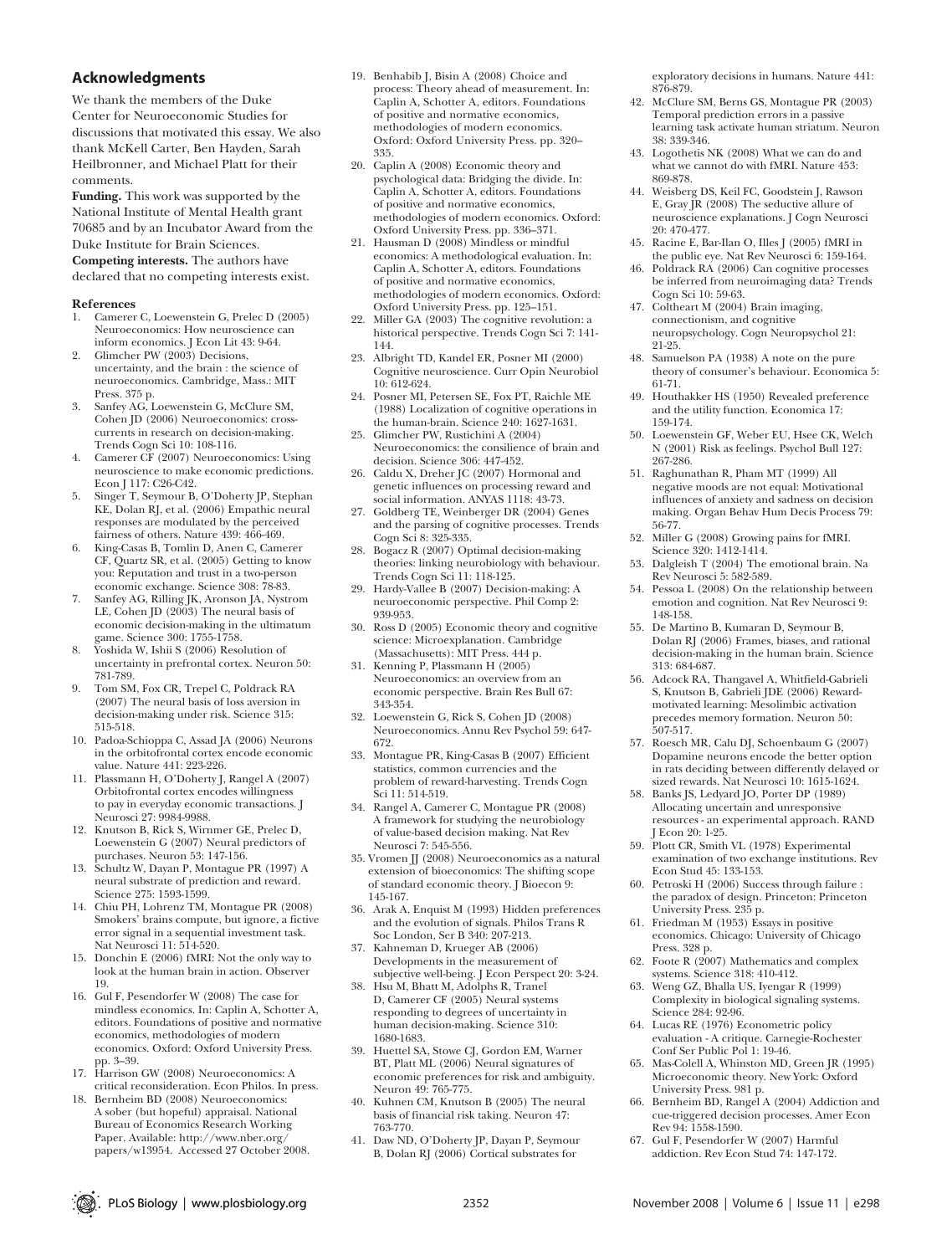- 68. Kreek MJ, Nielsen DA, Butelman ER, LaForge KS (2005) Genetic influences on impulsivity, risk taking, stress responsivity and vulnerability to drug abuse and addiction. Nat Neurosci 8: 1450-1457.
- 69. Kovalchik S, Camerer CF, Grether DM, Plott CR, Allman JM (2005) Aging and decision making: a comparison between neurologically healthy elderly and young individuals. J Econ Behav Organ 58: 79-94.
- 70. Meyer-Lindenberg A, Buckholtz JW, Kolachana B, Hariri AR, Pezawas L, et al. (2006) Neural mechanisms of genetic risk for impulsivity and violence in humans. Proc Natl Acad Sci U S A 103: 6269-6274.
- 71. Bossaerts P, Plott C, Zame WR (2007) Prices and portfolio choices in financial markets: Theory, econometrics, experiments. Econometrica 75: 993-1038.
- 72. Camerer C, Loewenstein G, Rabin M (2004) Advances in behavioral economics. New York; Princeton (New Jersey): Russell Sage Foundation; Princeton University Press. 740 p.
- 73. Fudenberg D (2006) Advancing beyond advances in behavioral economics. J Econ Lit 44: 694-711.
- Sarver T (2008) Anticipating regret: Why fewer options may be better. Econometrica 76: 263-305.
- 75. Coricelli G, Dolan RJ, Sirigu A (2007) Brain, emotion and decision making: the paradigmatic example of regret. Trends Cogn Sci 11: 258-265.
- 76. Aston-Jones G, Cohen JD (2005) An integrative theory of locus coeruleusnorepinephrine function: Adaptive gain and optimal performance. Annu Rev Neurosci 28: 403-450.
- 77. Buchel C, Friston K (2000) Assessing interactions among neuronal systems using functional neuroimaging. Neural Networks 13: 871-882.
- 78. Busemeyer JR, Jessup RK, Johnson JG, Townsend JT (2006) Building bridges between neural models and complex decision making behaviour. Neural Networks 19: 1047-1058.
- 79. Daw ND, Niv Y, Dayan P (2005) Uncertaintybased competition between prefrontal and dorsolateral striatal systems for behavioral control. Nat Neurosci 8: 1704-1711.
- 80. Koechlin E, Hyafil A (2007) Anterior prefrontal function and the limits of human decision-making. Science 318: 594-598.
- 81. Miller EK, Cohen JD (2001) An integrative theory of prefrontal cortex function. Annu Rev Neurosci 24: 167-202.
- 82. Montague PR, Berns GS (2002) Neural economics and the biological substrates of valuation. Neuron 36: 265-284.
- Kahneman D (2003) Maps of bounded rationality: Psychology for behavioral economics. Amer Econ Rev 93: 1449-1475.
- 84. Rabin M (1998) Psychology and economics. J Econ Lit 36: 11-46. 85. Craver CF (2006) When mechanistic models
- explain. Synthese 153: 355-376. 86. Kiyatkin EA, Gratton A (1994) Electrochemical monitoring of extracellular
- dopamine in nucleus-accumbens of rats leverpressing for food. Brain Res 652: 225-234. 87. Bayer HM, Glimcher PW (2005) Midbrain
- dopamine neurons encode a quantitative reward prediction error signal. Neuron 47: 129-141.
- 88. Schultz W, Apicella P, Ljungberg T (1993) Responses of monkey dopamine neurons to reward and conditioned-stimuli during successive steps of learning a delayed-response task. J Neurosci 13: 900-913.
- 89. O'Doherty JP, Dayan P, Friston K, Critchley H, Dolan RJ (2003) Temporal difference models and reward-related learning in the human brain. Neuron 38: 329-337.
- 90. Benhabib J, Bisin A (2005) Modeling internal commitment mechanisms and self-control: A neuroeconomics approach to consumptionsaving decisions. Games Econ Behav 52: 460- 492.
- 91. Brocas I, Carrillo J (2008) The brain as a hierarchial organization. Amer Econ Rev 98: 1312-1346.
- 92. Fudenberg D, Levine DK (2006) A dual-self model of impulse control. Amer Econ Rev 96: 1449-1476.
- 93. Loewenstein G, O'Donoghue T (2004) Animal spirits: Affective and deliberative influences on economic behavior. Department of Social and Decision Sciences, Carnegie Mellon University, Working paper. Available: http://papers.ssrn. com/sol3/papers.cfm?abstract\_id=539843. Accessed 27 October 2008.
- 94. Yacubian J, Glascher J, Schroeder K, Sommer T, Braus DF, et al. (2006) Dissociable systems for gain-and loss-related value predictions and errors of prediction in the human brain. J Neurosci 26: 9530.
- 95. Berridge KC, Robinson TE (2003) Parsing reward. Trends Neurosci 26: 507-513.
- 96. Rudebeck PH, Walton ME, Smyth AN, Bannerman DM, Rushworth MFS (2006) Separate neural pathways process different decision costs. Nat Neurosci 9: 1161-1168.
- 97. Kable JW, Glimcher PW (2007) The neural correlates of subjective value during intertemporal choice. Nat Neurosci 10: 1625- 1633.
- 98. Seymour B, Daw N, Dayan P, Singer T, Dolan R (2007) Differential encoding of losses and gains in the human striatum. J Neurosci 27: 4826-4831.
- 99. Friston KJ, Harrison L, Penny W (2003) Dynamic causal modelling. Neuroimage 19: 1273-1302.
- 100. Hariri AR, Drabant EM, Weinberger DR (2006) Imaging genetics: Perspectives from studies of genetically driven variation in serotonin function and corticolimbic affective processing. Biol Psychiatry 59: 888-897.
- 101. Schultz W (2006) Behavioral theories and the neurophysiology of reward. Annu Rev Psychol 57: 87-115.
- 102. Caplin A, Dean M (2008) Dopamine, reward prediction error, and economics. Quart J Econ 123: 663-701.
- 103. Elster J (1998) Emotions and economic theory. J Econ Lit 36: 47-74.
- 104. Geanakoplos J, Pearce D, Stacchetti E (1989) Psychological games and sequential rationality. Games Econ Behav 1: 60-79.
- 105. Simon HA (1955) A behavioral model of rational choice. Quart J Econ 69: 99-118.